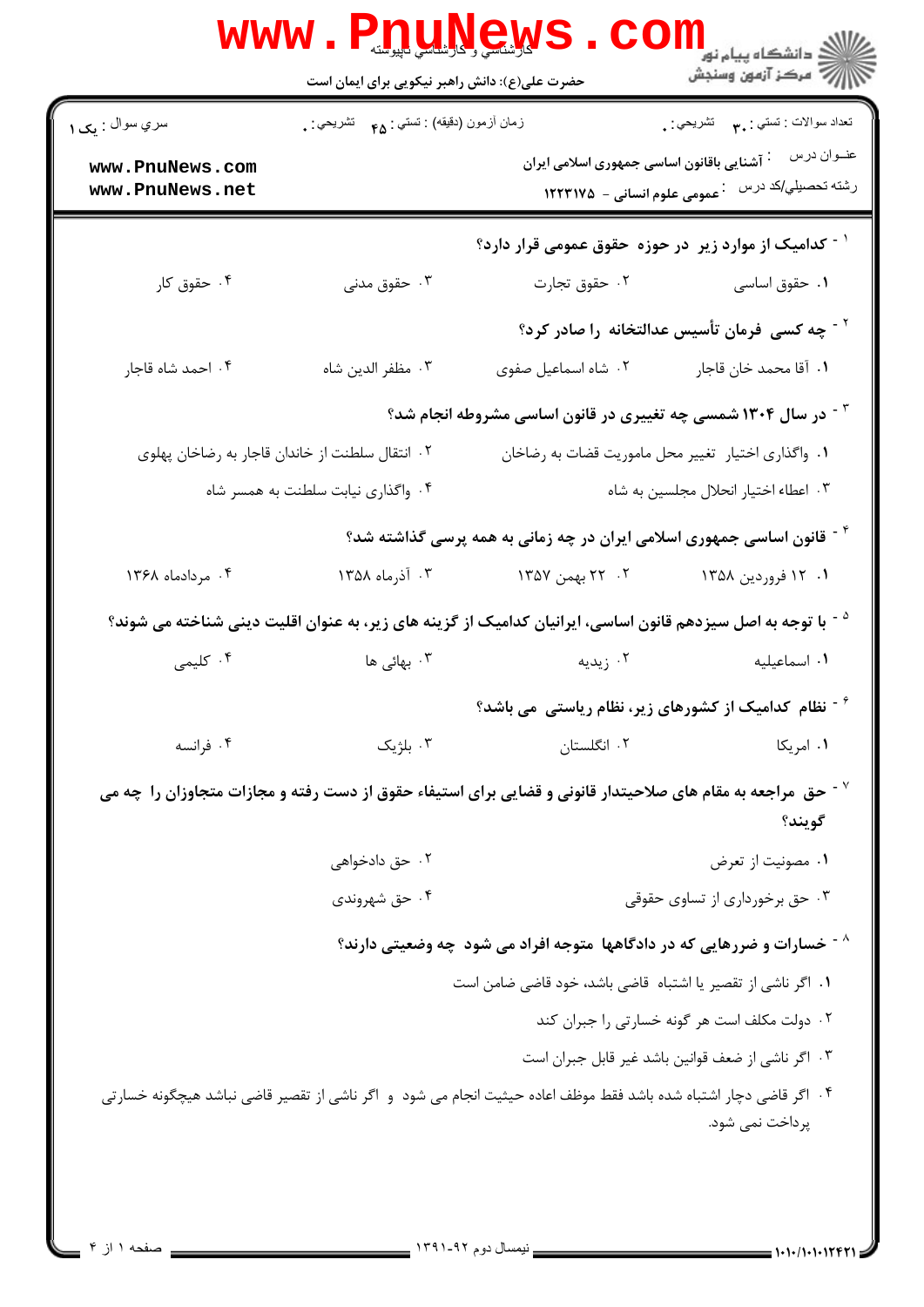|                                                            | www.<br>PnuMew                                                                                                          |                                                                                       | ی<br>دانشگاه پیام نور<br>√ مرکز آزمون وسنجش       |  |  |
|------------------------------------------------------------|-------------------------------------------------------------------------------------------------------------------------|---------------------------------------------------------------------------------------|---------------------------------------------------|--|--|
|                                                            | حضرت علی(ع): دانش راهبر نیکویی برای ایمان است                                                                           |                                                                                       |                                                   |  |  |
| سري سوال : ۱ يک                                            | زمان أزمون (دقيقه) : تستى : ۴۵ — تشريحي : .                                                                             |                                                                                       | تعداد سوالات : تستي : ٣ <b>. س</b> م تشريحي : .   |  |  |
| www.PnuNews.com<br>www.PnuNews.net                         |                                                                                                                         | <sup>:</sup> آشنایی باقانون اساسی جمهوری اسلامی ایران<br>عمومی علوم انسانی - ۱۲۲۳۱۷۵  | عنــوان درس<br>رشته تحصيلي/كد درس                 |  |  |
|                                                            | <sup>۹ -</sup> با توجه به اصل یکصد و نهم قانون اساسی فعلی، رهبر می بایست کدام یک از شرایط زیر را داشته باشد؟            |                                                                                       |                                                   |  |  |
|                                                            |                                                                                                                         |                                                                                       | ۰۱ صلاحیت علمی لازم برای افتاء در ابواب مختلف فقه |  |  |
|                                                            | ۰۲ مرجعیت تقلید اعلم جامع الشرایط به نحوی که اکثر مردم جامعه از وی تقلید کنند.                                          |                                                                                       |                                                   |  |  |
| ۰۳ مرجعیت تقلید و همچنین داشتن بینش سیاسی و اجتماعی        |                                                                                                                         |                                                                                       |                                                   |  |  |
|                                                            |                                                                                                                         |                                                                                       | ۰۴ مرجعیت تقلید و همچنین داشتن عدالت و تقوا       |  |  |
|                                                            |                                                                                                                         | <sup>۱۰ -</sup> کدامیک از موارد زیر از شرایط نامزدی پست ریاست جمهوری فرانسه، می باشد؟ |                                                   |  |  |
| ۰۱ حداقل توسط سیصد شخصیت سیاسی فرانسوی تأیید و معرفی گردد. |                                                                                                                         |                                                                                       |                                                   |  |  |
| ۰۲ در روز رأی گیری به سن ۲۳ سال تمام رسیده باشد.           |                                                                                                                         |                                                                                       |                                                   |  |  |
|                                                            |                                                                                                                         | ۰۳ مبلغ یکصد میلیون فرانک در دیوان خزانه داری کل به عنوان حق نامزدی پرداخت نماید.     |                                                   |  |  |
|                                                            | ۰۴ مبلغ یکصد میلیون فرانک در دیوان خزانه داری کل به عنوان هزینه های تبلیغاتی پرداخت نماید.                              |                                                                                       |                                                   |  |  |
|                                                            |                                                                                                                         | حل اختلاف و تنظیم روابط قوای سه گانه بر عهده چه مقامی می باشد؟                        | $-11$                                             |  |  |
| ۰۴ رهبری                                                   | ۰۳ رئيس قوه قضائيه                                                                                                      | ۰۲ رئیس مجلس                                                                          | ۰۱ رئیس جمهور                                     |  |  |
|                                                            | درخواست مراجعه به آرای مردم و برگزاری همه پرسی باید به تصویب چه میزانی از نمایندگان مجلس شورای اسلامی                   |                                                                                       |                                                   |  |  |
|                                                            |                                                                                                                         |                                                                                       | برسد؟                                             |  |  |
| ۰۲ دوسوم نمایندگان حاضر در جلسه                            |                                                                                                                         |                                                                                       | ٠١ دوسوم مجموع نمايندگان                          |  |  |
|                                                            | ۰۴ سه چهارم نمایندگان حاضر                                                                                              |                                                                                       | ۰۳ سه چهارم مجموع نمایندگان                       |  |  |
|                                                            | ۱ <sup>۳ -</sup> امام خمینی(ره) در چه سالی دستور تشکیل مجمع تشخیص مصلحت نظام را صادر کردند؟                             |                                                                                       |                                                   |  |  |
| 1499.9                                                     | 1757.7                                                                                                                  | 1490.7                                                                                | 1551.1                                            |  |  |
|                                                            | <sup>۱۴ -</sup> در کدام یک از نظامهای سیاسی زیر، مجلس نمی تواند حکومت را سرنگون کند و در برابر، رئیس جمهور نیز حق ندارد |                                                                                       | مجلس را منحل کند؟                                 |  |  |
| ۰۴ مجریه نیمه پارلمانی                                     | ۰۳ مجریه نیمه ریاستی                                                                                                    | ٠٢ مجريه پارلماني                                                                     | ٠١ مجريه رياستي                                   |  |  |
|                                                            |                                                                                                                         | <sup>۱۵ -</sup> قوه مجریه جمهوری اسلامی ایران دارای کدام از ویژگیهای زیر است؟         |                                                   |  |  |
| ۰۴ مجریه ریاستی                                            | ۰۳ يک رئيسي                                                                                                             | ۰۲ دو رئیسی                                                                           | ۰۱ سه رئیسی                                       |  |  |
| . صفحه ۲ از ۴                                              | __ نیمسال دوم ۹۲-۱۳۹۱ __                                                                                                |                                                                                       | 1.1./1.1.1242                                     |  |  |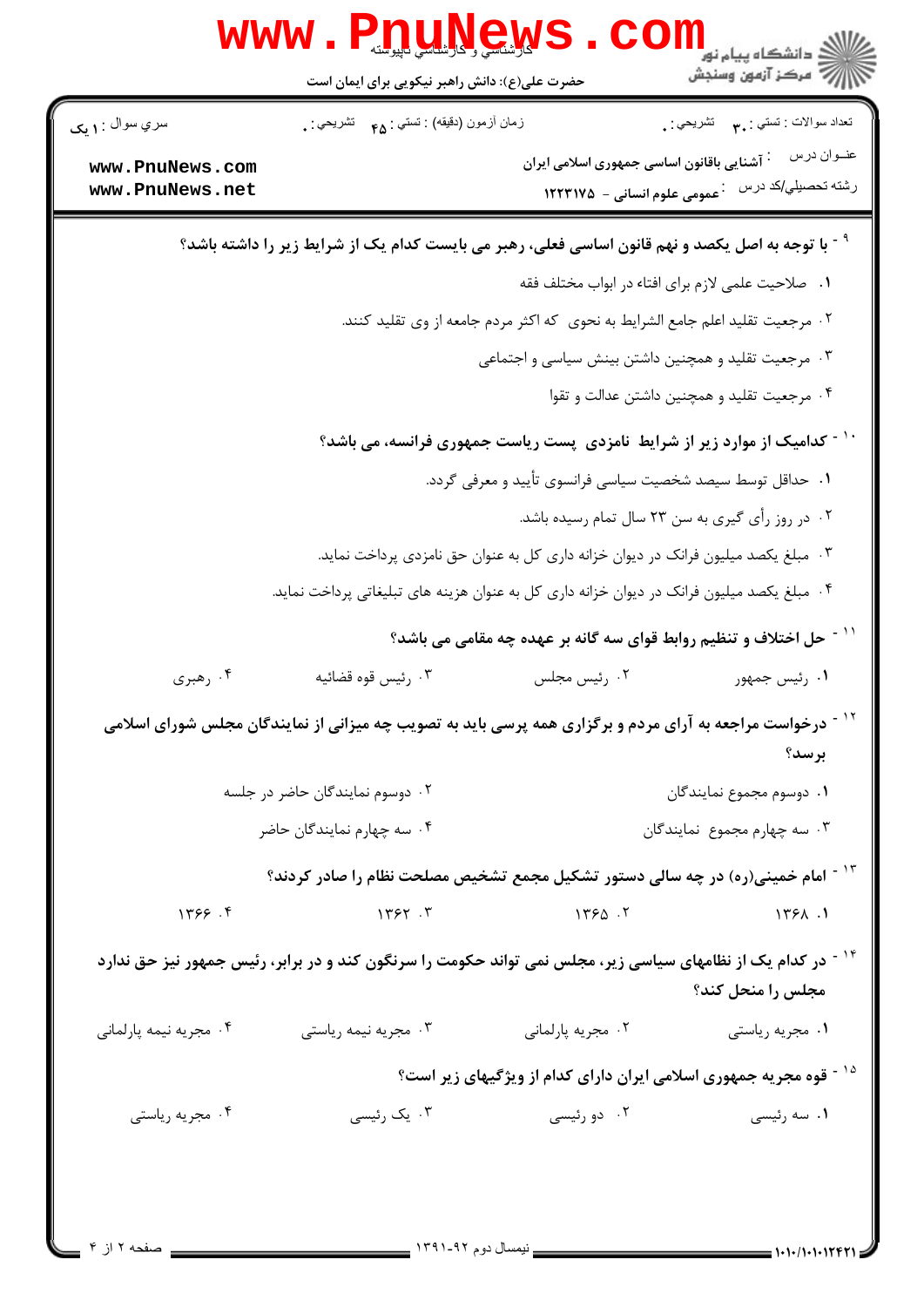| <b>WWW</b>                                                                                                                            | <b>MARY SALLA SERVICE SERVICE SERVICE SERVICE SERVICE SERVICE SERVICE SERVICE SERVICE SERVICE SERVICE SERVICE SE</b><br>حضرت علی(ع): دانش راهبر نیکویی برای ایمان است |                                                                  | ڪ دانشڪاه پيام نور<br><mark>∕</mark> 7 مرڪز آزمون وسنڊش             |  |
|---------------------------------------------------------------------------------------------------------------------------------------|-----------------------------------------------------------------------------------------------------------------------------------------------------------------------|------------------------------------------------------------------|---------------------------------------------------------------------|--|
| سري سوال : ۱ يک<br>www.PnuNews.com                                                                                                    | زمان أزمون (دقيقه) : تستى : ۴۵ — تشريحي : .                                                                                                                           | <sup>:</sup> آشنایی باقانون اساسی جمهوری اسلامی ایران            | تعداد سوالات : تستي : پم       تشريحي : <sub>.</sub><br>عنــوان درس |  |
| www.PnuNews.net                                                                                                                       |                                                                                                                                                                       | ۔<br>عمومی علوم انسانی - ۱۲۲۳۱۷۵                                 | رشته تحصيلي/كد درس                                                  |  |
| <sup>۱۶ -</sup> بر اساس قانون اساسی جمهوری اسلامی ایران،  مسئولیت اجرای قانون اساسی بر عهده چه کسی است؟                               |                                                                                                                                                                       |                                                                  |                                                                     |  |
|                                                                                                                                       | ۰۲ رهبری                                                                                                                                                              |                                                                  | ۰۱ معاون اول رئيس جمهور                                             |  |
|                                                                                                                                       | ۰۴ رئیس جمهور                                                                                                                                                         |                                                                  | ۰۳ رئيس قوه قضائيه                                                  |  |
|                                                                                                                                       | ٔ ۱ <sup>۰ -</sup> بعد از تایید انتخابات ریاست جمهوری توسط شورای نگهبان، چه نهادی اعتبارنامه رئیس جمهور را تهیه می کند؟                                               |                                                                  |                                                                     |  |
| ۰۴ قوه مقننه                                                                                                                          | ۰۳ شورای نگهبان                                                                                                                                                       | ۰۲ وزارت کشور                                                    | ٠١. قوه قضائيه                                                      |  |
| <sup>۱۸ -</sup> حداکثر  مدتی که  رئیس جمهور  می تواند برای وزارتخانه هایی که وزیر ندارند ، سرپرست تعیین نماید به چه میزان می<br>باشد؟ |                                                                                                                                                                       |                                                                  |                                                                     |  |
| ۰۴ سه ماه                                                                                                                             | ۰۳ چهار ماه                                                                                                                                                           | ٠٢ شش ماه                                                        | ۰۱ یک ماه                                                           |  |
|                                                                                                                                       | <sup>۱۹ -</sup> برای استیضا ح رئیس جمهور، چه میزانی از نمایندگان می بایست ورقه  استیضاح  را امضا کنند؟                                                                |                                                                  |                                                                     |  |
|                                                                                                                                       | ۰۲ یک سوم کل نمایندگان                                                                                                                                                |                                                                  | ۰۱ یک چهارم نمایندگان حاضر در جلسه                                  |  |
| ۰۴ یک سوم نمایندگان حاضر در جلسه                                                                                                      |                                                                                                                                                                       |                                                                  | ۰۳ یک چهارم کل نمایندگان                                            |  |
|                                                                                                                                       |                                                                                                                                                                       | <sup>۲۰ -</sup> نماینده ویژه رئیس جمهور چگونه انتخاب می شود؟     |                                                                     |  |
|                                                                                                                                       |                                                                                                                                                                       |                                                                  | ۰۱ فقط رئیس جمهور وی را انتخاب می کند                               |  |
|                                                                                                                                       |                                                                                                                                                                       | ۰۲ هیات وزیران با پیشنهاد وزیر مربوطه آن را انتخاب می کند        |                                                                     |  |
|                                                                                                                                       |                                                                                                                                                                       | ۰۳ بر اساس پیشنهاد وزیر مربوطه ، و توسط رئیس جمهور انتخاب می شود |                                                                     |  |
|                                                                                                                                       |                                                                                                                                                                       | ۰۴ رئیس جمهور با تصویب هیأت وزیران وی را انتخاب می کند           |                                                                     |  |
|                                                                                                                                       | <sup>۲۱ -</sup> چند نفر از معتمدان بومی می بایست برای شرکت  در هیأت های اجرایی انتخابات مجلس شورای اسلامی عضویت داشته                                                 |                                                                  | باشند؟                                                              |  |
| ۰۴ دوازده نفر                                                                                                                         | ۰۳ سی نفر                                                                                                                                                             | ۰۲ نوزده نفر                                                     | ۰۱ نه نفر                                                           |  |
|                                                                                                                                       | <sup>۲۲ -</sup> حداقل مدرک تحصیلی  داوطلبان نمایندگی مجلس شورای اسلامی چه مدرکی می باشد؟                                                                              |                                                                  |                                                                     |  |
| ۰۴ کارشناسی ارشد                                                                                                                      | ۰۳ فوق ديپلم                                                                                                                                                          | ۰۲ دیپلم                                                         | ۰۱ سواد خواندن و نوشتن                                              |  |
|                                                                                                                                       | <sup>۲۳ -</sup> مهلت شکایت و مرجع شکایت رد صلاحیت شدگان نامزدهای انتخاباتی مجلس شورای اسلامی توسط هیأت های اجرایی،                                                    |                                                                  | كدام است؟                                                           |  |
|                                                                                                                                       | ۰۲ چهار روز – هیأت نظارت استان                                                                                                                                        |                                                                  | ٠١. هفت روز- هيأت نظارت حوزه انتخابيه                               |  |
|                                                                                                                                       | ۰۴ هفت روز- شورای نگهبان                                                                                                                                              |                                                                  | ۰۳ بیست روز- هیأت مرکزی نظارت                                       |  |
|                                                                                                                                       |                                                                                                                                                                       |                                                                  | $\frac{1}{1}$ 1.1./1.1.12471                                        |  |